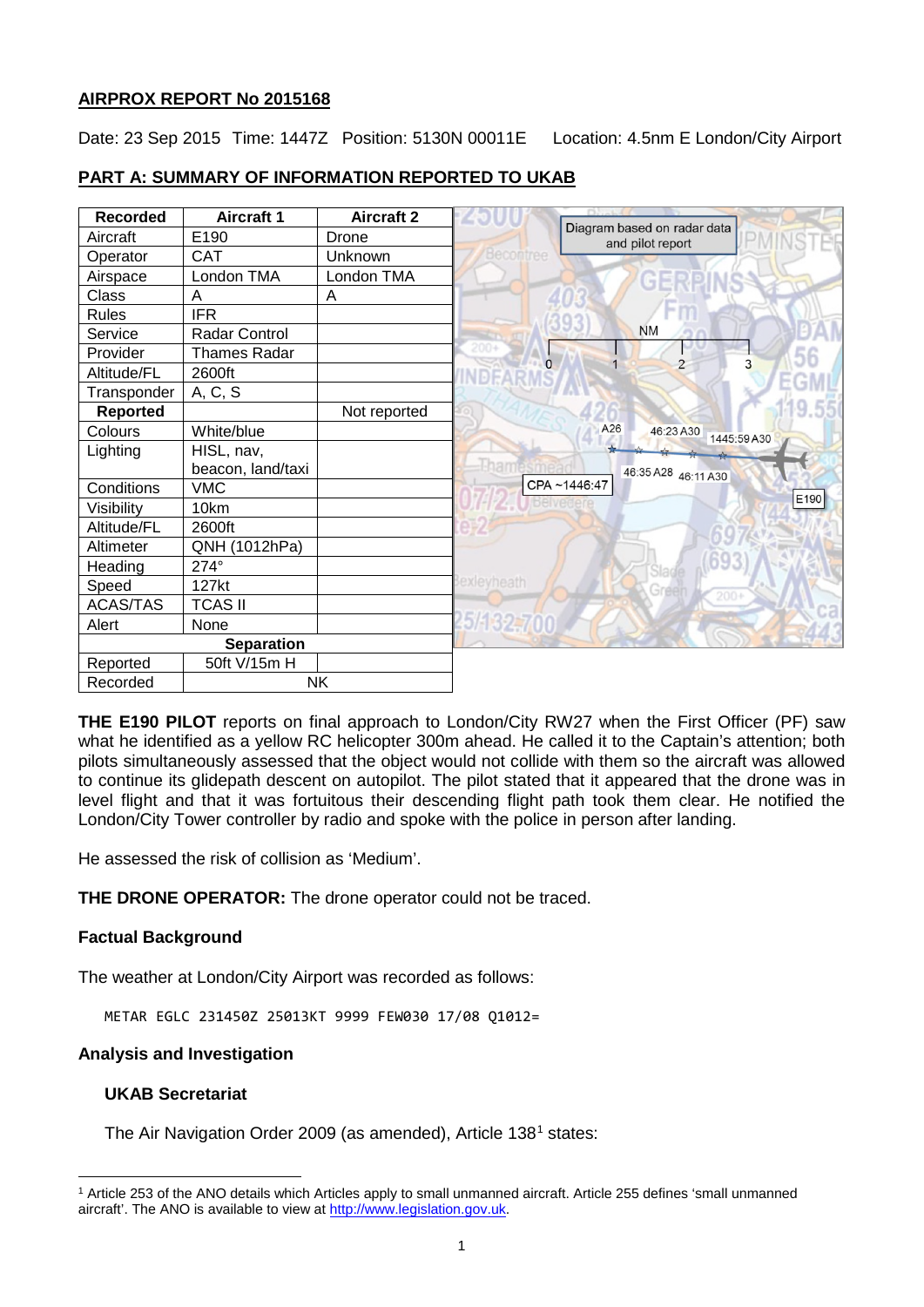'A person must not recklessly or negligently cause or permit an aircraft to endanger any person or property.'

Article 166, paragraphs 2, 3 and 4 state:

'(2) The person in charge of a small unmanned aircraft may only fly the aircraft if reasonably satisfied that the flight can safely be made.

(3) The person in charge of a small unmanned aircraft must maintain direct, unaided visual contact with the aircraft sufficient to monitor its flight path in relation to other aircraft, persons, vehicles, vessels and structures for the purpose of avoiding collisions.'

(4) The person in charge of a small unmanned aircraft which has a mass of more than 7kg excluding its fuel but including any articles or equipment installed in or attached to the aircraft at the commencement of its flight must not fly the aircraft

(a) in Class A, C, D or E airspace unless the permission of the appropriate air traffic control unit has been obtained;

(b) within an aerodrome traffic zone …; or

(c) at a height of more than 400 feet above the surface unless it is flying in airspace described in sub-paragraph (a) or (b) and in accordance with the requirements for that airspace.'

A CAA web site<sup>[2](#page-1-0)</sup> provides information and quidance associated with the operation of Unmanned Aircraft Systems (UASs) and Unmanned Aerial Vehicles (UAVs).

Additionally, the CAA has published a UAV Safety Notice<sup>[3](#page-1-1)</sup> which states the responsibilities for flying unmanned aircraft. This includes:

'You are responsible for avoiding collisions with other people or objects - including aircraft.

Do not fly your unmanned aircraft in any way that could endanger people or property.

It is illegal to fly your unmanned aircraft over a congested area (streets, towns and cities).

…, stay well clear of airports and airfields'.

#### **Summary**

An Airprox was reported when an Embraer 190 and a drone flew into proximity at 1447 on Wednesday 23<sup>rd</sup> September 2015. The Embraer 190 pilot was operating under IFR in VMC, in the process of transferring from a Radar Control Service with Thames Radar to an Aerodrome Control Service with London/City Tower.

#### **PART B: SUMMARY OF THE BOARD'S DISCUSSIONS**

Information available consisted of a report from the E190 pilot and radar video recordings.

The Board noted that the drone had passed close enough to the E190 for the First Officer to identify it as a 'yellow helicopter' and that the drone should not have been operated at the reported altitude in that vicinity. Because it should not have been flown in that airspace, it was agreed that the cause of the Airprox was that the drone had been flown into conflict with the E190. Unfortunately, tracing action on the drone operator was unsuccessful. The Board noted that the drone had reportedly passed close to the E190 (circa 50ft). They also noted that neither pilot had felt it necessary to take avoiding action to prevent an actual collision because their aircraft was already descending just below the drone. The Board agreed that safety margins had been much reduced and that there had been little opportunity for the crew to react; however, the fact that they had been able to make a conscious decision that there was enough separation prompted the Board to classify this as a Category B risk.

l

<span id="page-1-0"></span><sup>2</sup> www.caa.co.uk/uas

<span id="page-1-1"></span><sup>3</sup> CAP 1202